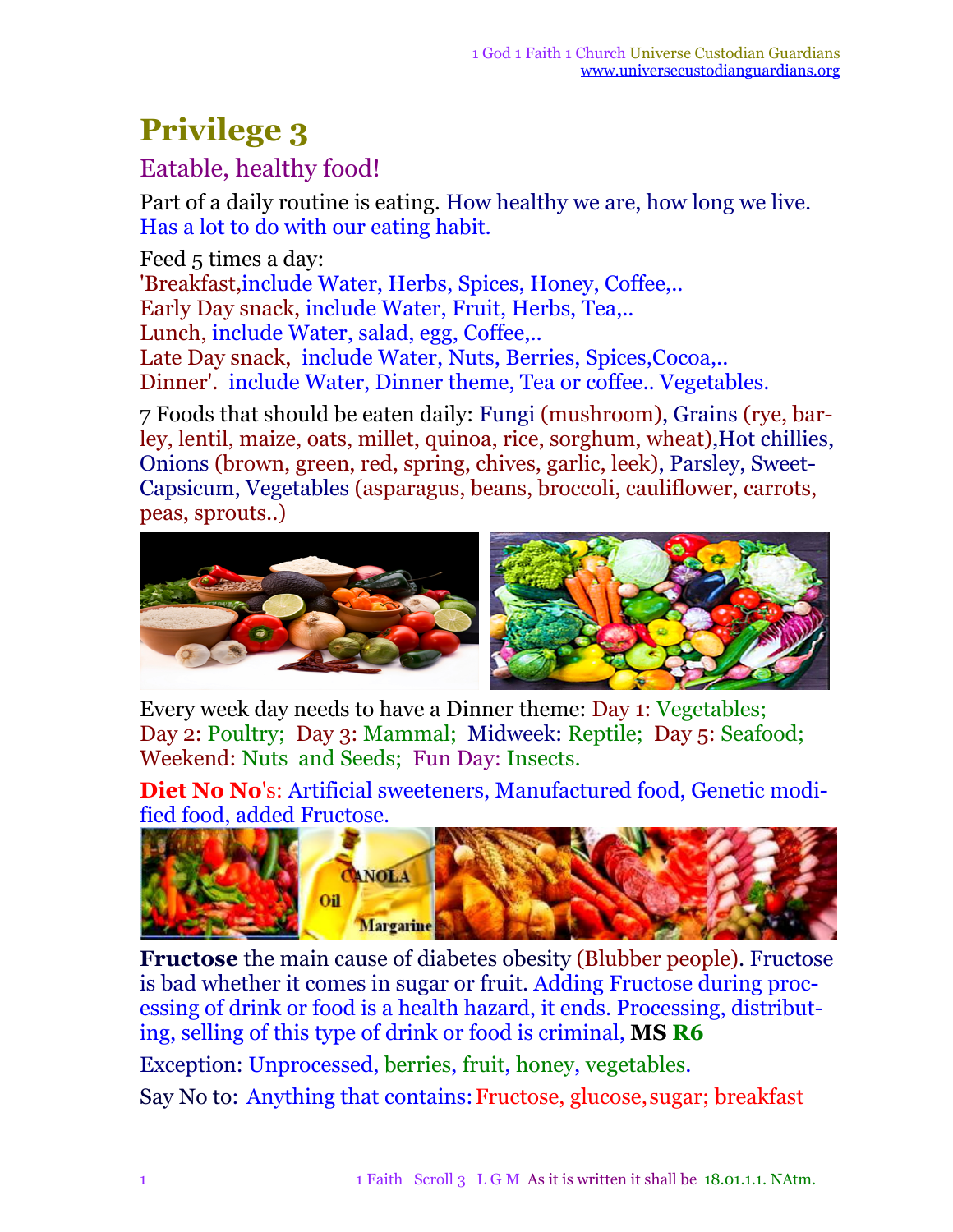cereal, biscuit, cake, chocolate, fruit juice, ice cream, jam, ketchup, lollie, lemonade (Cola, Energy..) marmalade, muesli bar, sauce, wine...



**Manufactured food** is too salty has too many preservatives, often is too greasy and has sugar added making it unfit for consumption by humans, pets and livestock*.* Manufactured food is a causeof high blood pressure, clogging of arteries and obesity (Blubber People). Processing, distributing, selling of manufactured food are criminal, **MS R6**

Say No to: Dairy-milk, Dairy-cheese, Fast-food, ham, hamburgers, salami,... Manufactured: Bread, Meat; Pizza, Sausages, Processed: Fruit, Soups, Vegetables...



Banquet, Feast, Smorgasbord, long meals type of eating are out. Over eating is out. Consuming Alcohol while eating is out. Desert's are out. Eating small portion's is in. Drinking water with meal's is in.

Gm crop (monster seed) > Gm food (unhealthy food)

Genetic modified (engineered) crop are based on seed altered by humans of **1 God's** original design. For the purpose of greed, profiteering and insulting **1 God**. **1 God** doesn't want human genetic reengineering. Evolution is to evolve, mutate,...

**Background:** During the US invasion of South East Asia. The US Military ordered the develop, usage of Herbicides (Agent Orange), a weapon of, Mass Destruction of Vegetation, Ecosystem. Foliage removal made it easier from the air to gun down fleeing children, women and livestock (increase kill rate). The poisoned ecosystem led to mutations. Result birth defects, sick people, sick animals..



Herbicides are dangerous, polluting soil, waterways. Producers, distributors of Herbicides are prosecuted, **MS R7**. Government that allow this pollution is replaced, **MS R7**. Food polluted (herbicides) is unfit for